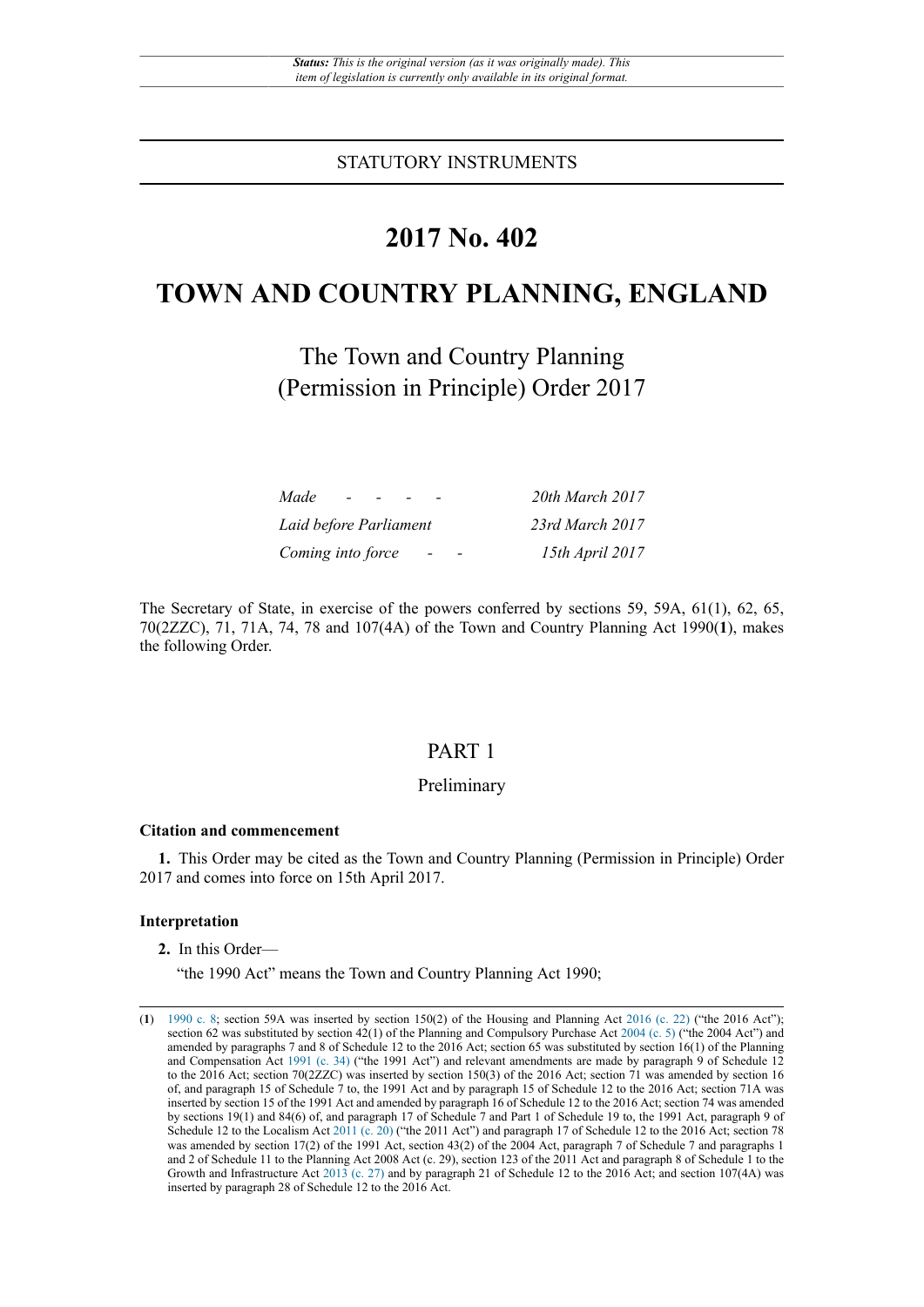"brownfield land register" means a register kept under regulation 3 of the Town and Country Planning (Brownfield Land Register) Regulations 2017(**2**);

"dwelling" includes a flat contained within a building of one or more flats;

"flat" means a separate and self-contained set of premises constructed or adapted for use for the purpose of a dwelling and forming part of a building from some other part of which it is divided horizontally;

"housing development" means development for the provision of dwellings(**3**); and

"non-housing development" means development other than housing development.

# PART<sub>2</sub>

### Permission in principle: brownfield land register

### **Prescribed particulars for land allocated in a brownfield land register**

**3.** For the purposes of section 59A(2)(c) of the 1990 Act, to allocate land for development in a brownfield land register an entry in the register for the land (in addition to including an indication that the land is allocated for development for the purposes of section 59A of the 1990 Act) must include the information required by regulation 15 of, and Schedule 2 to, the Town and Country Planning (Brownfield Land Register) Regulations 2017.

#### **Permission in principle on allocation of land in a brownfield land register**

**4.** Permission in principle is hereby granted for development of land allocated in Part 2 of a brownfield land register consisting of—

- (a) housing development for the provision of a number of dwellings falling within the range specified in the relevant entry in the brownfield land register; and
- (b) where the relevant entry in the brownfield land register specifies non-housing development of the land, non-housing development of a description falling within the description in that entry.

#### **Direction by local planning authority as to when permission in principle takes effect**

**5.** A local planning authority may direct that permission in principle granted pursuant to article 4 takes effect on a date specified in the direction instead of the date provided for in section 59A(4) (a) or (b) of the 1990 Act.

# PART 3

### Permission in principle: general

### **Planning register: permission in principle**

**6.**—(1) The planning register kept by each local planning register authority must also include, as Part 2A, a part relating to permission in principle.

<sup>(</sup>**2**) [S.I. 2017/403](http://www.legislation.gov.uk/id/uksi/2017/403).

<sup>(</sup>**3**) Development is defined in section 55 of the 1990 Act and includes material change of use of buildings.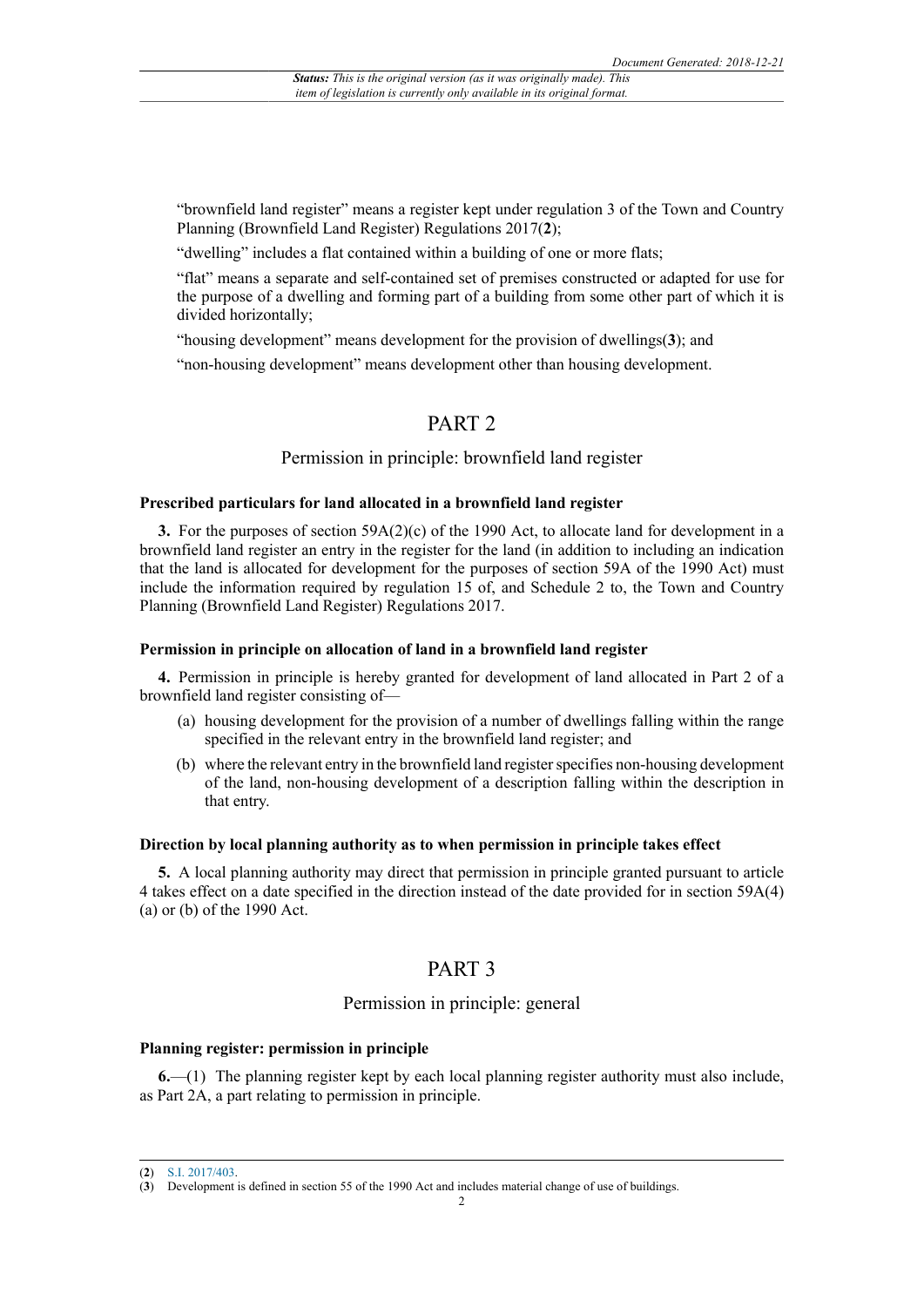(2) In respect of every permission in principle granted pursuant to article 4 in relation to land in the local planning register authority's area, Part 2A of the planning register must contain—

- (a) a copy (which may be photographic or in electronic form) of the entry in the brownfield land register which relates to the land;
- (b) the date the permission in principle takes effect and the date it expires; and
- (c) the name of the local planning authority which allocated the land in the brownfield land register.

(3) Every entry in Part 2A of the planning register must be made by the local planning register authority within 14 days of the land being entered in Part 2 of the brownfield land register.

(4) In this article—

"local planning register authority" has the same meaning as in article 40 of the Town and Country Planning (Development Management Procedure) (England) Order 2015(**4**); and

"planning register" means the register kept by a local planning register authority under article 40 of that Order.

# **Prescribed period for the purposes of section 70(2ZZC) of the 1990 Act**

**7.** For the purposes of section 70(2ZZC) of the 1990 Act the prescribed period for a permission in principle granted pursuant to article 4 is 5 years.

# PART 4

### Miscellaneous

#### **Amendments to secondary legislation in relation to permission in principle**

**8.** The Schedule, which contains amendments to secondary legislation, has effect.

### **Review**

**9.**—(1) The Secretary of State must from time to time—

- (a) carry out a review of the regulatory provisions contained in this Order; and
- (b) publish a report setting out the conclusions of the review.
- (2) The first report must be published by 15th April 2022.
- (3) Subsequent reports must be published at intervals not exceeding 5 years.

(4) Section 30(4) of the Small Business, Enterprise and Employment Act 2015(**5**) requires that a report published under this article must, in particular—

- (a) set out the objectives intended to be achieved by the regulatory provision referred to in paragraph  $(1)(a)$ ,
- (b) assess the extent to which those objectives are achieved,
- (c) assess whether those objectives remain appropriate, and
- (d) if those objectives remain appropriate, assess the extent to which they could be achieved in another way which involves less onerous regulatory provision.

<sup>(</sup>**4**) [S.I. 2015/595](http://www.legislation.gov.uk/id/uksi/2015/595).

<sup>(</sup>**5**) [2015 c. 26.](http://www.legislation.gov.uk/id/ukpga/2015/26)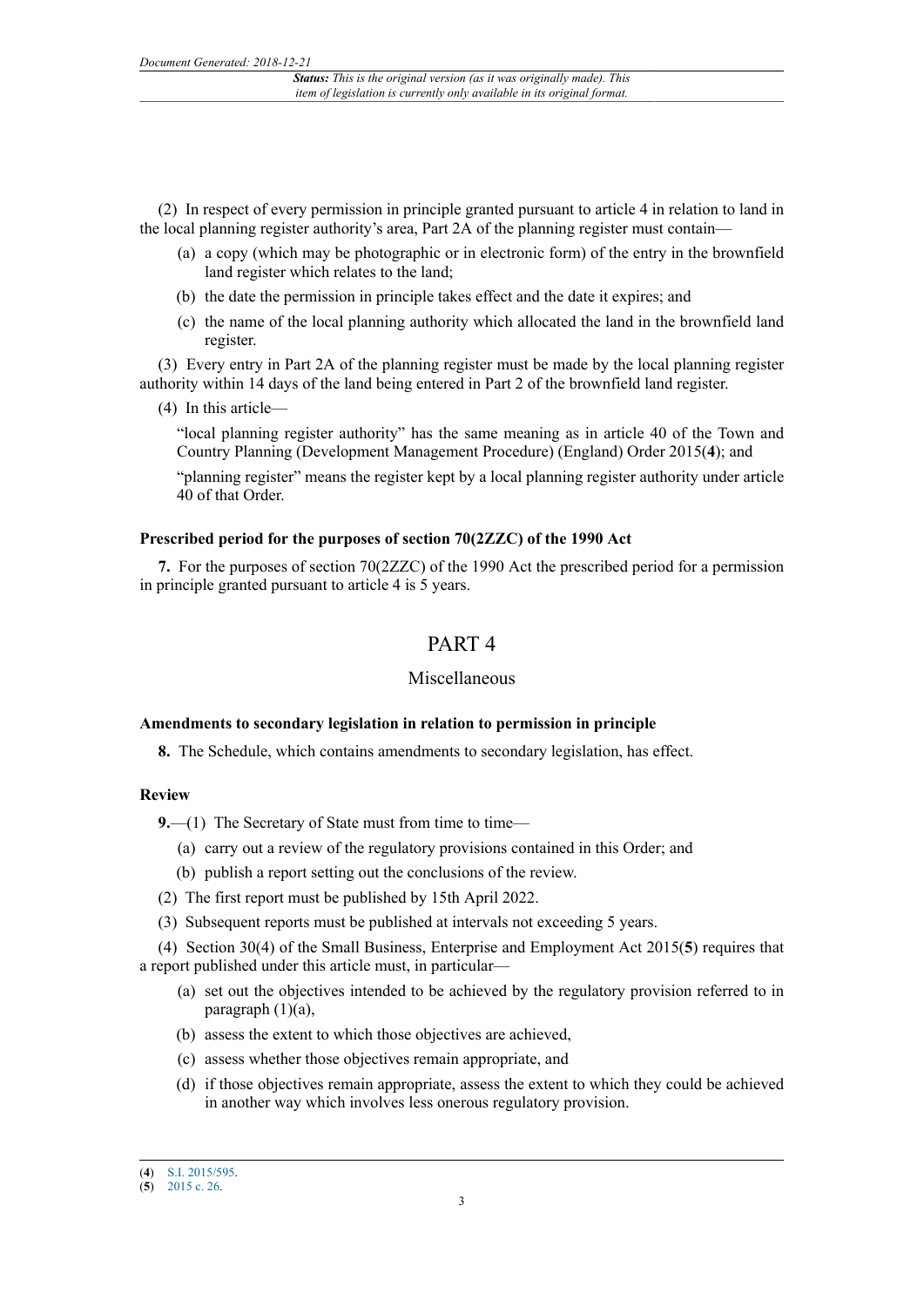(5) In this article, "regulatory provision" has the same meaning as given by sections 28 to 32 of the Small Business, Enterprise and Employment Act 2015 (see section 32 of that Act).

Signed by authority of the Secretary of State for Communities and Local Government

*Gavin Barwell* Minister of State Department for Communities and Local Government

20th March 2017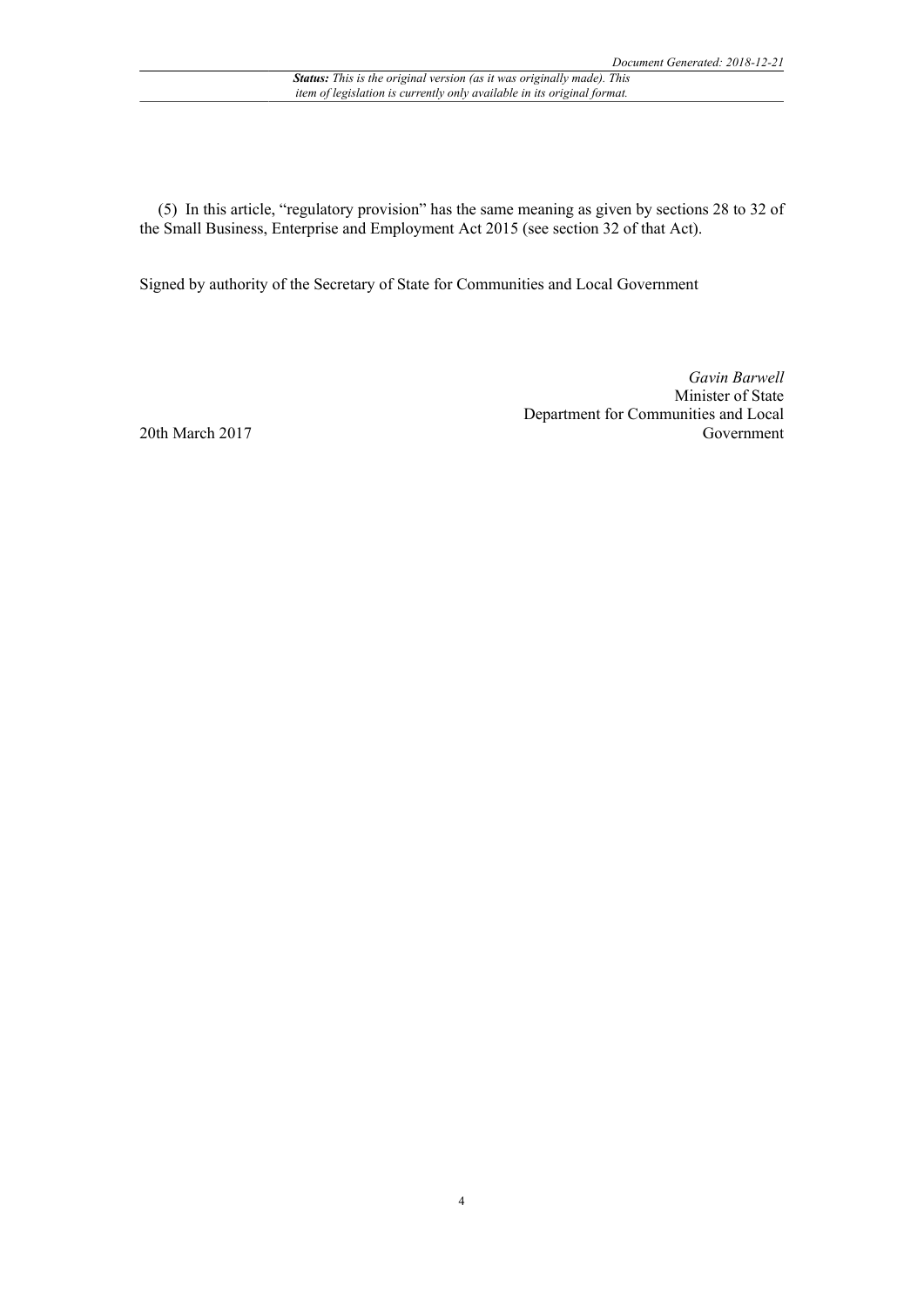### SCHEDULE Article 8

Amendments to secondary legislation

### **Amendment of the Town and Country Planning (Environmental Impact Assessment) Regulations 2011**

**1.**—(1) The Town and Country Planning (Environmental Impact Assessment) Regulations 2011(**6**) are amended as follows.

(2) In regulation 61 for paragraph (2) substitute—

"(2) Subject to paragraph (3), where it falls to an authority to determine an EIA application, articles 27 (applications made under planning condition) and 34 (time periods for decision) of the Town and Country Planning (Development Management Procedure) (England) Order 2015 shall have effect as if for each of the references in article 27(2) and 34(2)(a) and (b) to a period of 8 and 13 weeks respectively there were substituted a reference to a period of 16 weeks.

(3) Where it falls to an authority to determine an application for technical details consent for EIA development, article 34 (time periods for decisions) of the Town and Country Planning (Development Management Procedure) (England) Order 2015 shall have effect as if for each reference in article  $34(2)$  to a period of 5 or 10 weeks respectively there were substituted a reference to a period of 16 weeks.".

### **Amendment of the Town and Country Planning (Development Management Procedure) (England) Order 2015**

**2.**—(1) The Town and Country Planning (Development Management Procedure) (England) Order 2015(**7**) is amended as follows.

(2) In article 15 (publicity for applications for planning permission)—

(a) after paragraph (4) insert—

"(4A) In a case of an application for technical details consent to which neither paragraph (2) nor paragraph (4) applies, the application must be publicised—

- (a) in accordance with the requirements of paragraph (7), and
- (b) by giving requisite notice by site display in at least one place on or near the land to which the application relates for not less than 21 days.";
- (b) in paragraph (5) for "neither paragraph (2) nor paragraph (4) applies" substitute "paragraphs (2), (4) or (4A) do not apply"; and
- (c) in paragraph (6) after "paragraph  $(3)(a)$ ,  $(4)(a)(i)$ " insert ",  $(4A)(b)$ ".
- (3) In article 18 (consultations before grant of permission)—
	- (a) in paragraph (1) at the beginning insert "Subject to paragraph (1A),";
	- (b) after paragraph (1) insert—

"(1A) Paragraph (1) does not apply in relation to an application for technical details consent unless the authority or person mentioned in relation to a category in the Table in Schedule 4 has advised the local planning authority by a valid notice that they wish to be consulted in relation to the development.

<sup>(</sup>**6**) S.I. [2011/1824](http://www.legislation.gov.uk/id/uksi/2011/1824) to which there are amendments not relevant to this Order.

<sup>(</sup>**7**) [S.I. 2015/595](http://www.legislation.gov.uk/id/uksi/2015/595).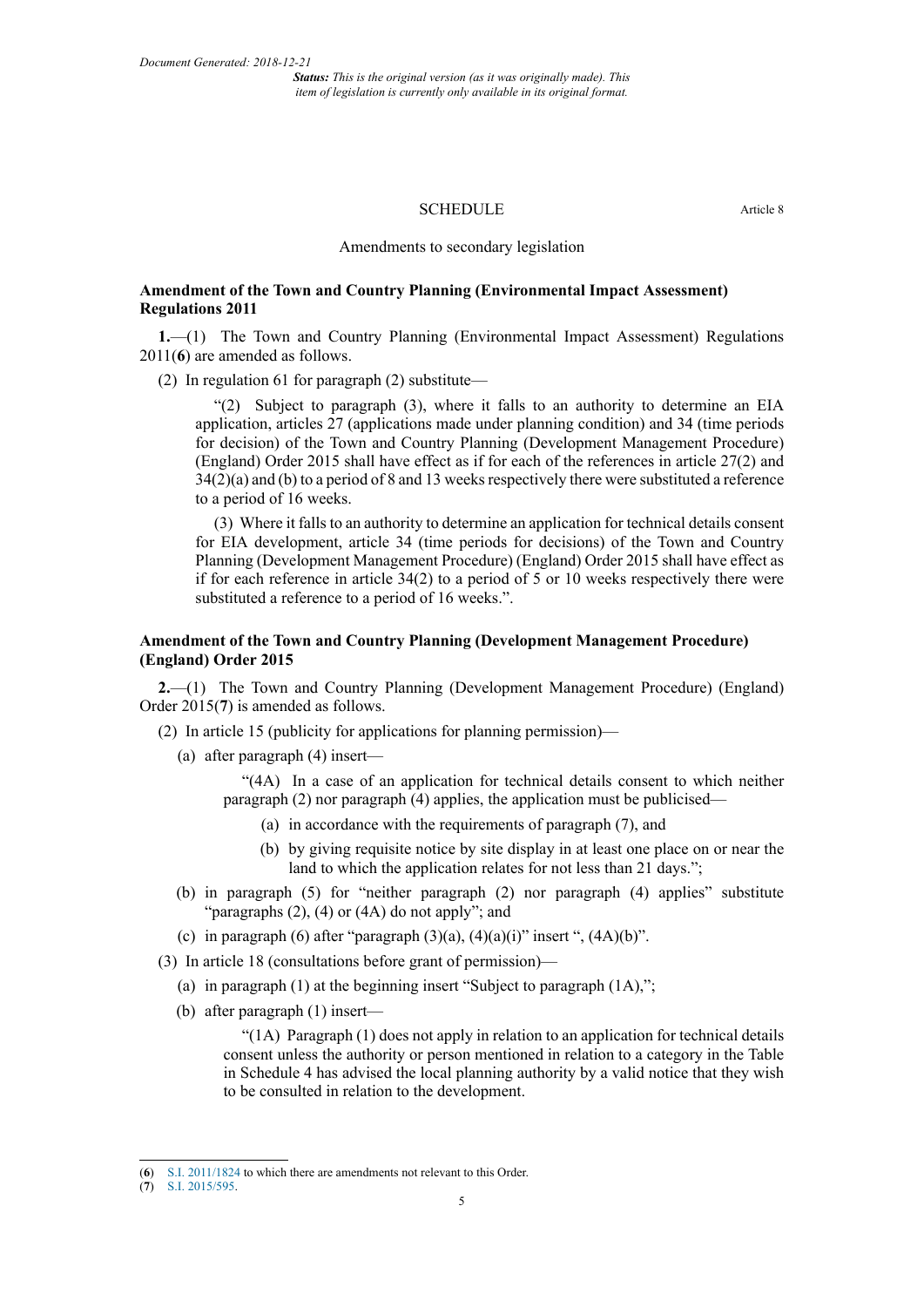(1B) For the purposes of paragraph (1A) a notice is valid if it specifies a particular site and it was given in writing to the local planning authority before the date on which the permission in principle to which the application for technical details consent relates was granted.".

- (4) In article 34 (time period for decisions)—
	- (a) in sub-paragraph (a) of paragraph (2), at the beginning insert "subject to subparagraph  $(aa)$ ,";
	- (b) after sub-paragraph (a) of paragraph (2) insert—
		- "(aa) in relation to an application for technical details consent for major development, 10 weeks beginning with the day immediately following that on which the application is received by the local planning authority;";
	- (c) in sub-paragraph (b) of paragraph (2), at the beginning insert "subject to subparagraph (bb),"; and
	- (d) after sub-paragraph (b) of paragraph (2) insert—
		- "(bb) in relation to an application for technical details consent which is not major development, 5 weeks beginning with the day immediately following that on which the application is received by the local planning authority;".
- (5) In article 37(3) (appeals) after paragraph (iii) of sub-paragraph (b) insert—
- "(iiia) where the application was an application for technical details consent, details of the relevant permission in principle;".

(6) In Schedule 1 (letter to be sent to an applicant on receipt of application) for "in case of applications for major development, 13 weeks, or in all other cases, 8 weeks,", in both places, substitute—

*"in the case of applications for technical details consent for major development, 10 weeks,*

*in the case of other applications for major development, 13 weeks,*

*in the case of applications for technical details consent which is not major development, 5 weeks,*

*in the case of any other applications, 8 weeks,".*

(7) In Schedule 3 (requisite notice) at the end insert the notice set out below—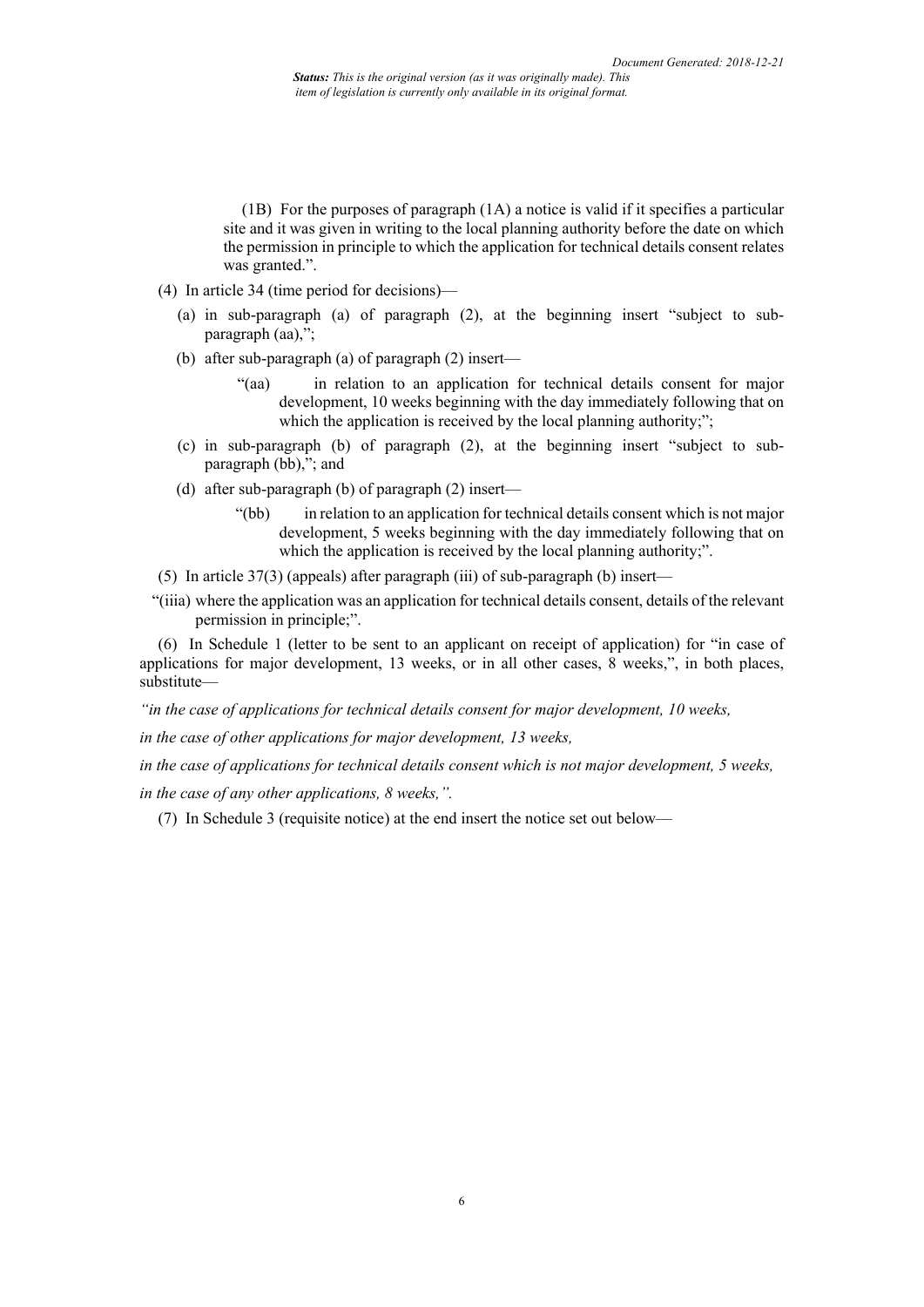### "Town and Country Planning (Development Management Procedure) (England) Order 2015

NOTICE UNDER ARTICLE 15(4A) OR ARTICLE 16 OF APPLICATION FOR PLANNING PERMISSION (TECHNICAL DETAILS CONSENT)

(to be displayed by site display on or near the site or served on infrastructure manager)

The proposed development relates to permission in principle granted by the council, details of 

The proposed development to which the application relates is situated within 10 metres of relevant railway land.\*

Members of the public may inspect copies of

- the application
- the plans
- · and other documents submitted with it

Anyone who wishes to make representations about this application should write to the Council at (h) by  $(g)$ 

\* delete as appropriate

Insert:

(a) address or location of proposed development

- (b) applicant's name
- (c) name of the Council
- (d) description of the proposed development

(e) details of where the relevant permission in principle is available

(f) address at which the documents may be inspected

(g) date, giving a period of at least 21 days, beginning with the date when the notice is first displayed where visible or accessible on or near the site or served on the infrastructure manager (as the case may be)

(h) address of the Council".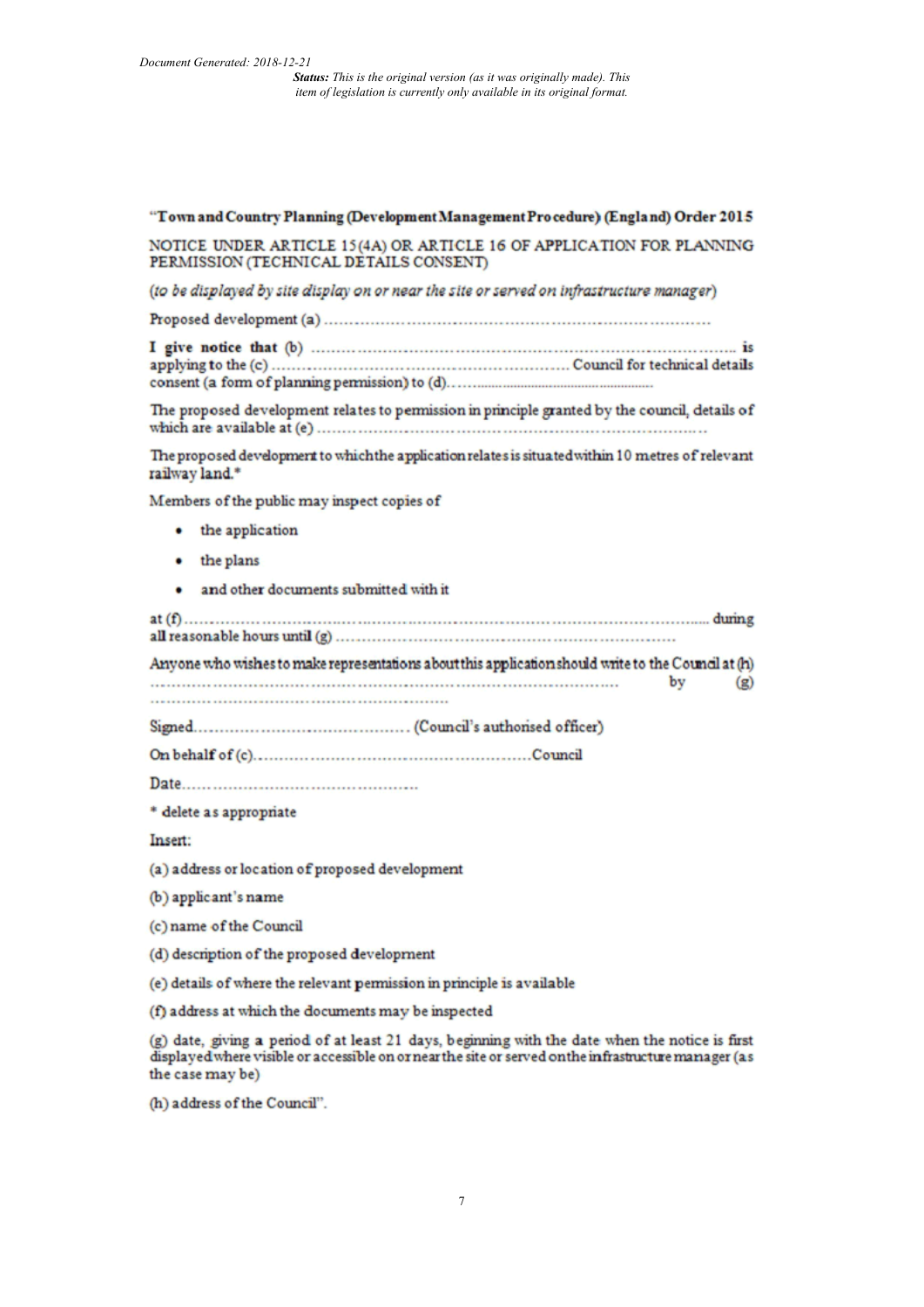#### **Amendment of the Town and Country Planning (Compensation) (England) Regulations 2015**

**3.**—(1) The Town and Country Planning (Compensation) (England) Regulations 2015(**8**) are amended as follows.

(2) After regulation 1 insert—

### "**Compensation for revocation or modification of permission in principle granted by development order**

**1A.**—(1) Paragraph (2) applies where, in relation to development on particular land—

- (a) permission in principle granted by a development order is revoked or modified pursuant to section 97(1)(b) of the 1990 Act (including section 97 as applied by section 100 of the Act), and
- (b) on an application made under Part 3 of the 1990 Act before the end of the period of 12 months beginning with the date on which the revocation or modification takes effect, outline planning permission (within the meaning in section 92 of the 1990 Act) is refused for development of a description that is the same as, or falls within, the development described in the permission in principle (before it was revoked or modified).

(2) Subject to paragraph (3), where paragraph (1) applies section 107 of the 1990 Act shall apply as if the permission in principle granted by the development order had been granted by the local planning authority under Part 3 of the 1990 Act, and had been revoked or modified by an order under section 97(1)(a) of the 1990 Act.

(3) Paragraph (2) does not apply if the order under section 97 of the 1990 Act to revoke or modify the permission in principle is made at least 12 months and not more than 5 years before the revocation or modification takes effect.".

## **EXPLANATORY NOTE**

*(This note is not part of the Order)*

This Order, which applies in England only, makes provisions in relation to permission in principle. Permission in principle and its effect are described in sections 58A, 59A and 70(2ZZA) to (2ZZC) of the Town and Country Planning Act 1990 ("the 1990 Act") (those provisions were inserted by section 150 of the Housing and Planning Act [2016 \(c. 22\)](http://www.legislation.gov.uk/id/ukpga/2016/22)).

Article 3 prescribes the particulars which a register under section 14A of the Planning and Compulsory Purchase Act 2004 ("brownfield land register") must contain if the land in question is to be granted permission in principle as land allocated in that qualifying document.

Article 4 grants permission in principle to any land entered in Part 2 of the brownfield land register. The Town and Country Planning (Brownfield Land Register) Regulations 2017 [\(S.I. 2017/403\)](http://www.legislation.gov.uk/id/uksi/2017/403) provide that local planning authorities must enter land in Part 2 of the brownfield land register where they allocate land for residential development (which is defined in those Regulations as development the main purpose of which is housing development). The permission granted by article 4 of this

<sup>(</sup>**8**) [S.I. 2015/598](http://www.legislation.gov.uk/id/uksi/2015/598), as amended by [S.I. 2016/331](http://www.legislation.gov.uk/id/uksi/2016/331).